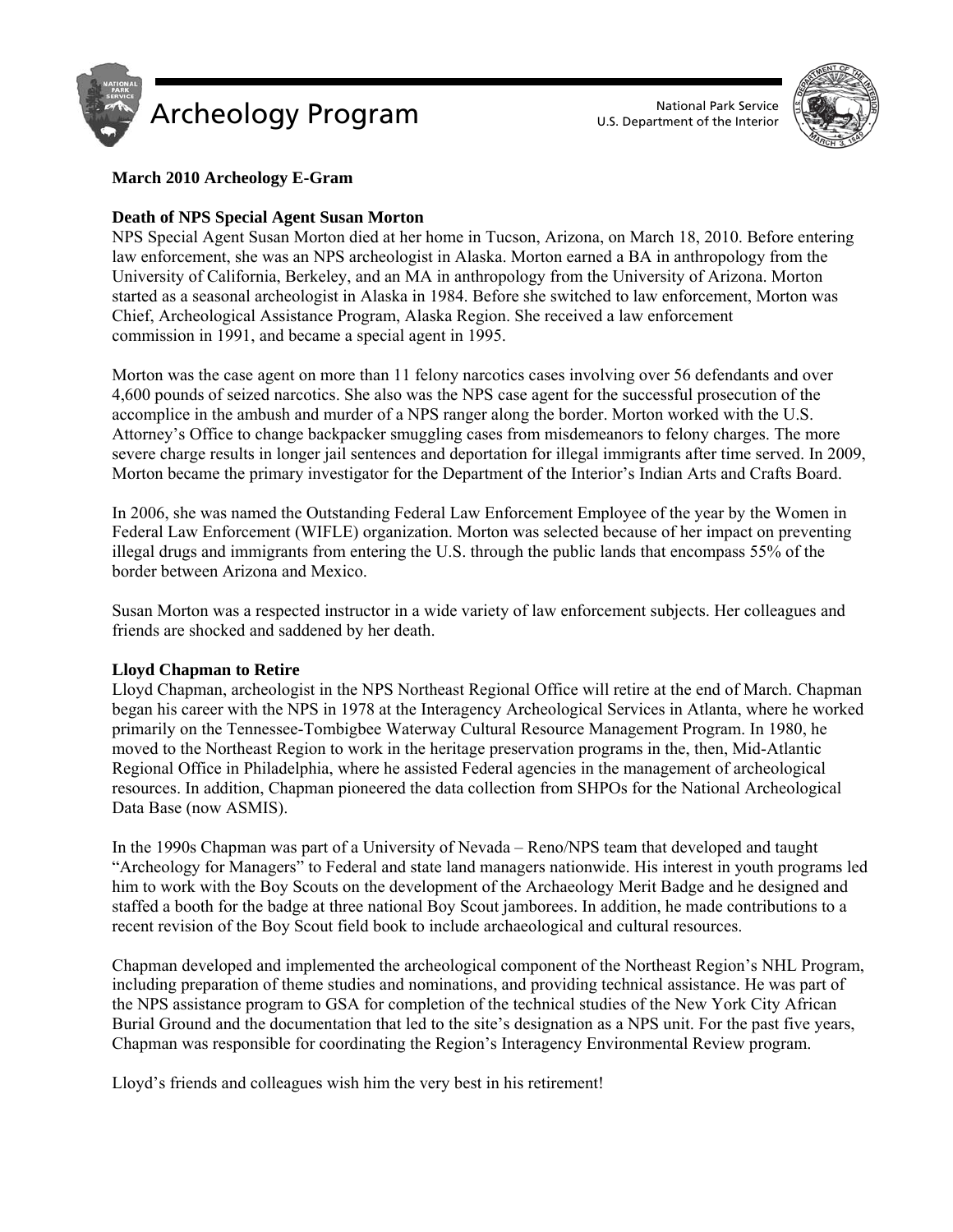#### **Jeffrey Durbin Named as NPS WASO NHPA Section 106 Compliance Manager**

Jeffrey Durbin is the new NHPA Section 106 Compliance Manager for WASO Cultural Resources. He comes to NPS from the Advisory Council on Historic Preservation, where he was the Council's Federal Emergency Management Agency Liaison. Prior to joining the ACHP in 2004, Durbin served as Senior Architectural Historian with a consulting firm in the Washington, DC area and assisted Federal agencies such as the Federal Highway Administration, Coast Guard, and FEMA with their Section 106 responsibilities. In addition, he worked as the Section 106 Coordinator with the Georgia SHPO where he oversaw the review of Federal undertakings in the state, and was a Historic Preservation Specialist with the Tennessee Department of Transportation.

Durbin holds an MA degree in history, with an emphasis on historic preservation, from Middle Tennessee State University and a BA degree in history from Washington State University. Along with Lisa (Raflo) Deline, NRHP, he co-authored "Teal Roofs and Pecan Logs: A History of Stuckey's Pecan Shoppes," for the *SCA Journal*. His other publications include: "Expressions of Mass Grief and Mourning: The Material Culture of Makeshift Memorials," in the journal *Material Culture*; and "Heading South without Getting Sidetracked: The Dixie Highway in Georgia," in *Looking Beyond the Highway: Dixie Roads and Culture*, edited by Martha Carver and Claudette Stager.

### **NPS Archeology WASO Welcomes Intern**

Molly Russell has joined the NPS Archeology Program WASO as an intern. Russell graduated from the University of Massachusetts, Amherst, in 2008 with a BA in anthropology. Afterwards, she joined an AmeriCorps program based out of the Children's Museum in Providence, RI, where she worked with local Head Start Centers doing educational and outreach programming. In 2009, Russell began the Master's of Applied Anthropology program at the University of Maryland with a concentration in historical archeology. She joined the Archeology Program through an awarded training fellowship in January 2010, and will remain here through the year.

### **NPS Archeology Program Develops New Web Page**

The Archeology Program announces a new page for March and April on Civil War archeology. The 150th anniversary of the American Civil War begins in 2011—so start your planning to visit the battlefield parks now, armed with knowledge about archeological finds!

Visit the new Civil War Archeology web page at <www.nps.gov/archeology/months/march10.htm>

### **Exposed Artillery Shell exposes Gateway's Past**

On March 14, a park visitor at the Sandy Hook Unit of Gateway NRA, New Jersey reported that an artillery shell had been exposed on the beach. The projectile was 8" in diameter and approximately 24" in length. It appeared to be a type used between 1900 and 1910 and had an unusual fuse. The rotating band had been etched, an indication that it had been fired.

Rangers responded to the report and secured the area. A U.S. Navy Explosive Ordnance Disposal Team was contacted to assess the shell's condition. Park staff cleared the beaches and roadways in the surrounding area until the U.S. Navy team arrived on scene. Once the U.S. Navy team arrived, they prepared the shell for detonation. There was an immediate high order detonation, indicating that the shell was, indeed, live.

The park has a long history with munitions, as the U.S. Army's first proving ground was located at Sandy Hook. A proving ground is a facility where new weapons are tested. Formally established on August 7, 1874, the Sandy Hook Proving Ground was in full operation by 1876. During the years of operation, thousands of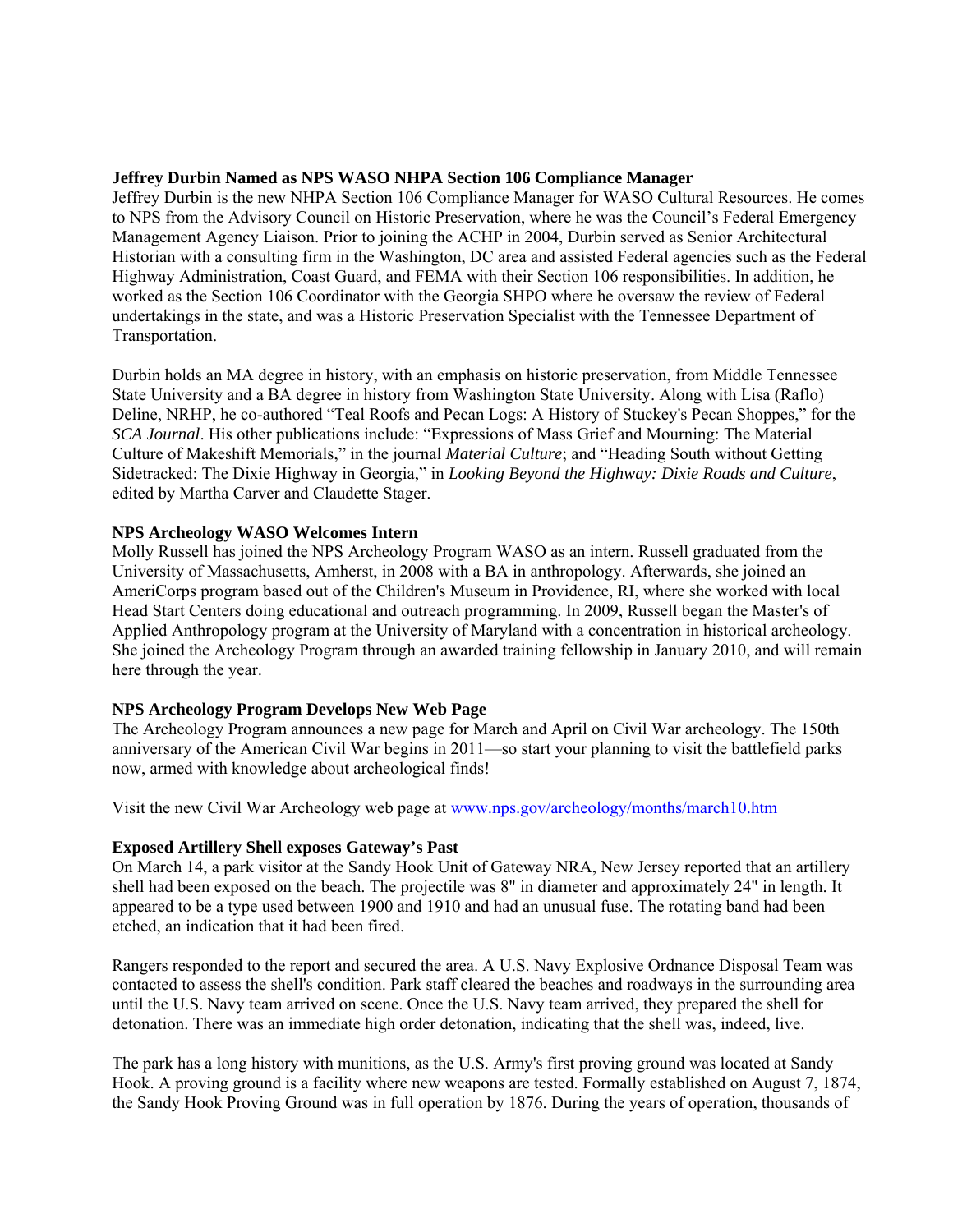artillery rounds were fired in order to proof test new weapons, and test experimental explosives, propellants, and fuses. The proving ground was decommissioned in 1919. The land became part of Gateway NRA in 1972.

To learn more about Sandy Hook and Gateway NRA, go to [http://www.nps.gov/gate/index.htm.](http://www.nps.gov/gate/index.htm)

## **Final NAGPRA Reserved Regulation Published**

The final rule for the 1990 Native American Graves Protection and Repatriation Act (NAGPRA) regulation 43 CFR part 10.11- Disposition of culturally unidentifiable human remains was published in the Federal Register on March 15, 2010. The rule establishes a process for the disposition of Native American human remains that are in museums or on exhibit in the United States and which have not yet been culturally affiliated to a tribe or Native Hawaiian organization. There are currently more than 124,000 Native American human remains listed as unidentifiable. Additionally, 4,000 individuals have been returned to tribes for reburial in 82 agreements approved by the Secretary of the Interior. Another 5,000 individuals, previously listed as unidentifiable, have been culturally identified as a result of consultation with tribes by museums and federal agencies. This rule requires museums and federal agencies listing Native American human remains in their collections as unidentifiable to consult with tribes that historically lived in the area where the remains were exhumed.

To read the entire rule, go to http://frwebgate1.access.gpo.gov/cgi[bin/PDFgate.cgi?WAISdocID=450500366485+0+2+0&WAISaction=retrieve](http://frwebgate1.access.gpo.gov/cgibin/)

## **Lake Mead NRA Offers Training in Underwater Cultural Resources ARPA Damage Assessments**

Lake Mead NRA, Nevada, is offering a new Archaeological Resources Protection Act (ARPA) class focusing on damage assessments for underwater cultural resources. Assessment of damages to submerged cultural resources resulting from unauthorized acts are required in criminal or civil prosecutions of resulting violations of Federal laws or other laws protecting these resources. Standards for the assessment of damages to cultural resources have been developed for use in criminal and civil cases prosecuted under ARPA. Archeologists and agency managers who may be involved in submerged cultural resource cases should know how damages to these resources are assessed, according to these accepted ARPA standards. Topics covered in the class include:

- Submerged cultural resource damage assessment procedures
- Determination of archeological value and cost of restoration and repair (including the Society for American Archaeology "Professional Standards for the Determination of Archaeological Value")
- Damage assessment report preparation
- The role of the archeologist in litigation
- Legal issues in archeological cases

The class will be held in the park June 7-11, 2010. The damage assessment training will be conducted in a class room setting; no actual diving is involved.

The registration deadline for the class is close of business on Friday, May 7, 2010. To register for the class, contact Martin McAllister 406-239-1874 or co-instructor Larry Murphy 850-814-6011.

### **Save America's Treasures Grant Applications Available**

Grant applications for the FY 2010 Federal Save America's Treasures Program are now available. A total of \$14.3 million will be awarded, an increase of \$4 million from 2009. Applications must be submitted by May 21, 2010.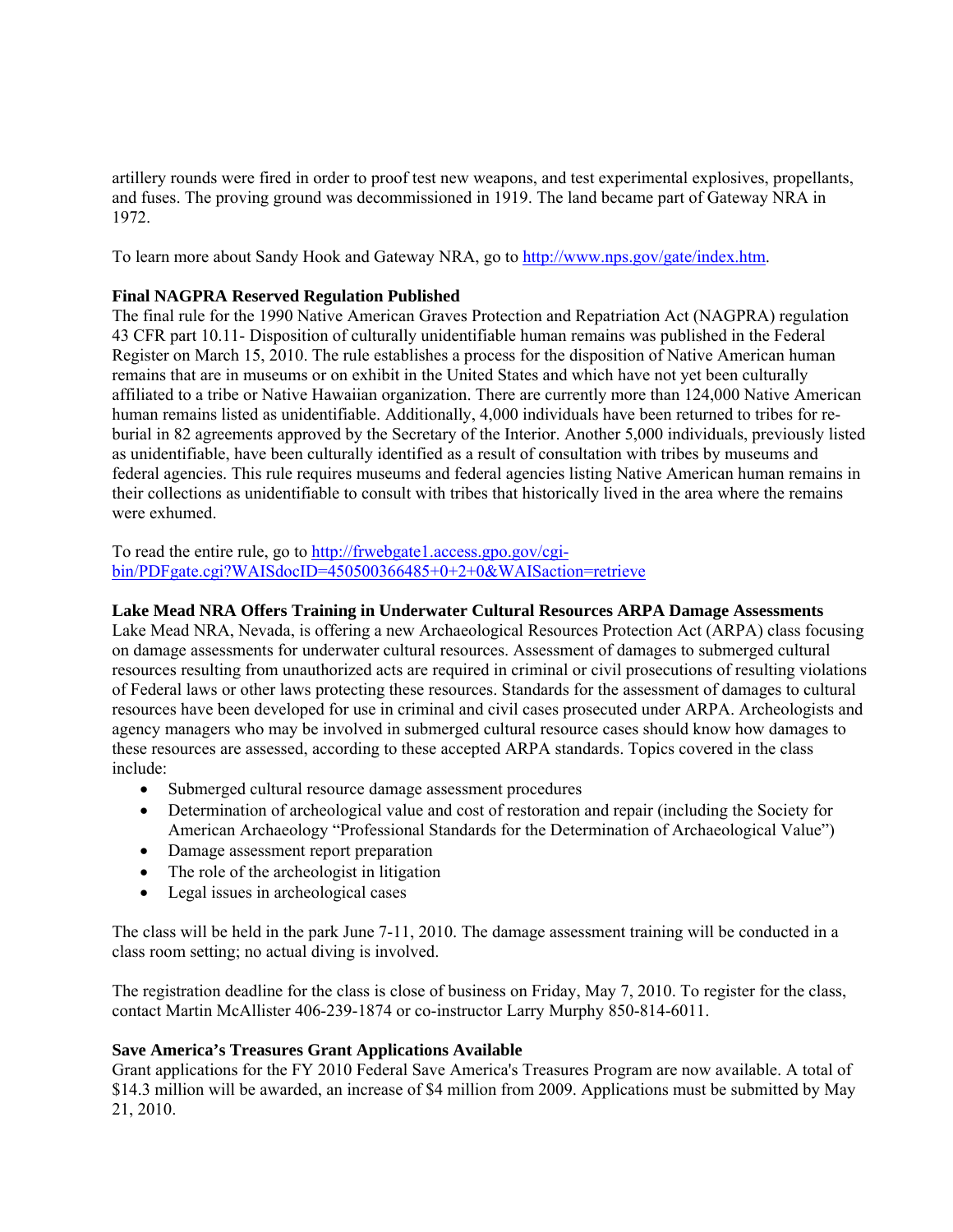Detailed program guidelines and instructions for applying may be found at [www.nps.gov/history/hps/treasures/index.htm.](www.nps.gov/history/hps/treasures/index.htm)

#### **2010 PIT Projects Announced**

The electronic newsletter for Passports in Time (PIT), E-Traveler, February/March, contains the first list of 2010 archeology projects for volunteers. Current listings include fieldwork and labwork in Arizona, California, Colorado, Nebraska, New Mexico, and more! Available projects are posted on the PIT website on the "Current Projects" web page until their respective deadlines, and can be browsed by state or application due date.

To apply for a project, go to<www.passportintime.com>. To subscribe to the E-Traveler, send an e-mail to etraveler@passportintime.com and include the word "Subscribe" in the subject line.

#### **National Lab Day is Opportunity for Archeology**

Would you like to give primary school students lab-based archeology experience, but don't know how to go about it? Consider making connections with interested students through National Lab Day. National Lab Day is a New York-based educational organization dedicated to improving science and math education across the country. The grass roots initiative aims to improve the quality of science, technology, engineering, and math (STEM) education in America. A collaboration between government and more than 200 public and private sector organizations representing 6.5 million professional educators, National Lab Day will connect students in grades 6-12 to hands-on learning experiences in laboratory settings.

National Lab Day promotes experiential learning activities throughout the year and culminates each year with special events the first week of May. Volunteer science and technology professionals and educators are working together with students to improve America's science labs and offer inquiry-based STEM experiences in classrooms, learning labs, and after-school programs. The National Lab Day website matches volunteers to requests from educators to participate on the basis of geography and interests. The website also provides resources and ideas for hands-on learning experiments and invites the public to suggest new materials.

President Obama said: "I want to persuade you to spend time in the classroom, talking and showing young people what it is that your work can mean, and what it means to you...*to encourage young people to be makers of things, not just consumers of things.*" National Lab Day is one of the responses to that call for action.

Science and technology professionals, educators, and others can go to <www.NationalLabDay.org> to register projects and to participate.

### **Report on World Cultural Heritage Available**

The Institute of Museum and Library Services (IMLS) and the Salzburg Global Seminar have released "Connecting to the World's Collections: Making the Case for Conservation and Preservation of Our Cultural Heritage" based on a seminar held in Salzburg, Austria, October-November 2009. The seminar, part of the IMLS' multi-year initiative on collections care, explored global themes related to conservation and preservation, including international needs, issues, perspectives, and accomplishments.

The report includes practical recommendations to ensure optimal collections conservation worldwide and the Salzburg Declaration on the Conservation and Preservation of Cultural Heritage, which was passed by 60 participants from 32 countries. The session combined presentations by leading experts in conservation and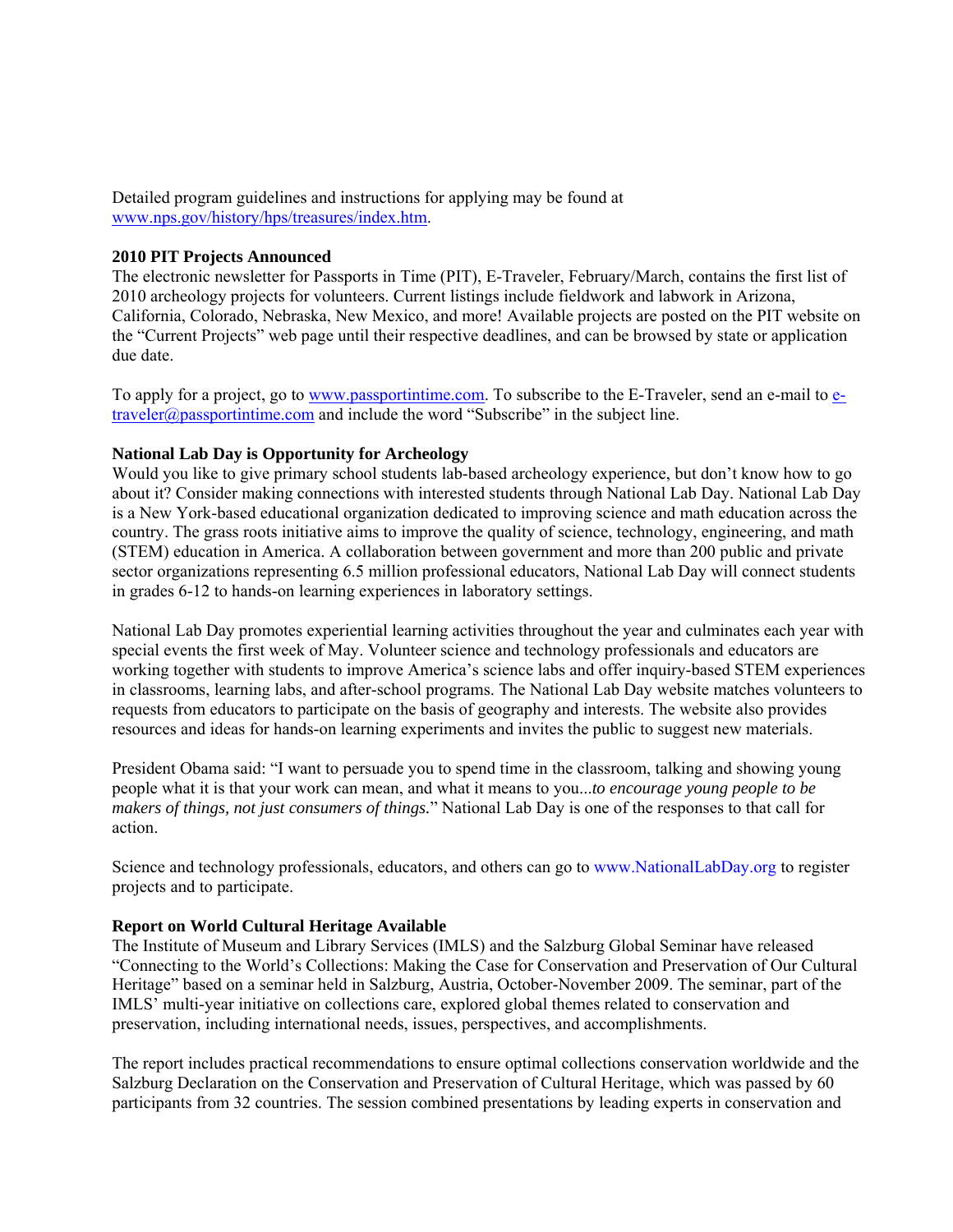preservation throughout the world with small working groups tasked to make recommendations for future action in key areas, including emergency preparedness, education and training, public awareness, new preservation approaches, and assessment and planning.

The Institute of Museum and Library Services is the primary source of Federal support for the nation's 123,000 libraries and 17,500 museums. The Institute's mission is to create strong libraries and museums that connect people to information and ideas. The Institute works at the national level and in coordination with state and local organizations to sustain heritage, culture, and knowledge; enhance learning and innovation; and support professional development. The Salzburg Global Seminar is an independent, non-governmental organization with its headquarters in Salzburg, Austria. For 62 years, the Seminar has brought together leaders, scholars, practitioners, and students from the fields of politics, economics, law, media, culture and the arts to address issues of global concern.

To read "Connecting to the World's Collections: Making the Case for Conservation and Preservation of Our Cultural Heritage" go to www.imls.gov/pdf/SGS\_Report.pdf. To learn more about the IMLS, go to [www.imls.gov.](www.imls.gov) To learn more about the Salzburg Global Seminar, go to <www.salzburgglobal.org>.

#### **Federal Reports: Where We Found a Whale: A History of Lake Clark National Park and Preserve**  By Brian Fagan

One of the strengths of the NPS is support for public outreach and communication that includes interpretive training and development of educational materials. Lake Clark NP&P, Alaska, is fortunate in engaging Brian Fagan, an archeologist also dedicated to interpretation and public education, to tell the story of the preserve. Fagan is well respected for the efforts he has made to educate the public about archeological research. This beautifully illustrated volume provides readers with overviews of the history of occupation of Lake Clark, and the migrations and homelands of the archeological cultures, the Aluutiq, the Dena'aina, and European and Euroamerican explorers and settlers.

In a volume clearly aimed at park visitors, Fagan sets out the history of the area in six chapters. In a colloquial manner deliberately chosen to appeal to the non-specialist, he describes, first, the physical setting of the region and, then, the various groups who lived there. Supplementing meager archeological data for the park, Fagan situates the known facts in a regional and chronological context. In addition, he devotes a full three chapters to discussion of images from two rock art sites, discussing his impressions in an ingenuous manner that invites readers to develop their own opinions. He doesn't forget the archeologists who worked there, either, aiming a few punches at Ales Hrdlička, who worked at Kodiak Island in the early 1900s. Nonetheless, this is a wonderful contribution to public education.

#### **Projects in Parks: Revelation in the Woods: Undocumented Cemeteries in Hot Springs NP**

## By William J. Hunt, Jr.

In 2009, Midwest Archeological Center archeologists inventoried two abandoned cemeteries in the wooded backcountry of Hot Springs NP. Oral history identified the larger cemetery as the site of an 1864 Civil War skirmish but metal detection found no battle-related artifacts. The 48 graves, 2 of which have inscribed markers, date to the late 19th to early 20th century. The smaller cemetery contains 27 internments marked by field stones and depressions. The single headstone here dates to the terminus of the 19th century and marks the grave of a Civil War Union Army veteran. Genealogical research suggests that this was an African American cemetery, and that the larger cemetery was Euroamerican. Comparison of data for the two cemeteries suggest the cemeteries differ significantly both physically (cemetery size, variety of markers, grave distribution, and associated features) and culturally (race, social status, location of residence).